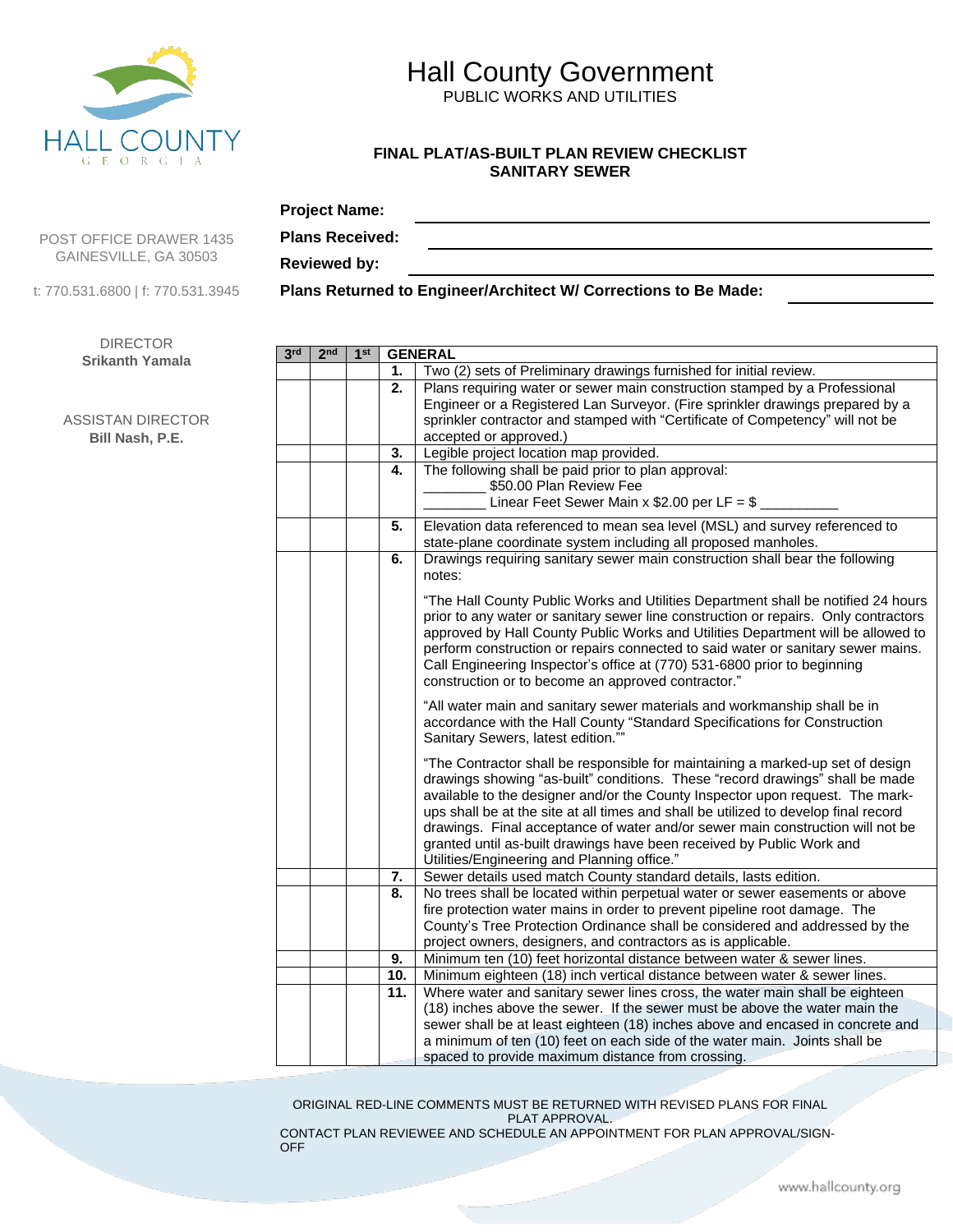

**3 rd 2**

 $2<sup>nd</sup>$  | 1<sup>st</sup>

**GENERAL (Cont.)**<br>**12.** Where **v** 

# Hall County Government

PUBLIC WORKS AND UTILITIES

pavement damage.

**12.** Where water or sanitary sewer mains cross storm drains; minimum

**13.** Minimum cover over sewer lines shall be four (4) feet. Sewer mains sixteen (16) inches and larger shall have a minimum of five (5) feet of cover. **14.** Sanitary sewer shall be located outside of paved areas where practical.

Locating sanitary sewers in paved areas will only be allowed when no other alternative exists. Bore under existing roadways where possible to prevent

eighteen (18) inch vertical separation shall be maintained.

| <b>POST OFFICE DRAWER 1435</b> |  |
|--------------------------------|--|
| GAINESVILLE, GA 30503          |  |

t: 770.531.6800 | f: 770.531.3945

DIRECTOR **Srikanth Yamala**

ASSISTAN DIRECTOR **Bill Nash, P.E.**

| 3 <sup>rd</sup> | 2 <sub>nd</sub> | 1 <sup>st</sup> | <b>SEWER</b>      |                                                                                                                                                                                                                                                                                                                                                                                                                                                                                                                                                                                                                                                                                                                                                             |
|-----------------|-----------------|-----------------|-------------------|-------------------------------------------------------------------------------------------------------------------------------------------------------------------------------------------------------------------------------------------------------------------------------------------------------------------------------------------------------------------------------------------------------------------------------------------------------------------------------------------------------------------------------------------------------------------------------------------------------------------------------------------------------------------------------------------------------------------------------------------------------------|
|                 |                 |                 | 15.<br>16.        | A 30"-0" permanent, recorded, easement shall be required on all eight (8)<br>inch through eighteen (18) inch diameter sanitary sewers with up to 20'-0'<br>of cover and a 40"-0" permanent, recorded easement shall be required if<br>cover is over 20'-0'. A 40"-0" permanent, recorded easement shall be<br>required on all 24-inch diameter sanitary sewers regardless of depth of<br>cover. The sewer shall be on the centerline of the easement and no<br>buildings or other structures shall be built within easements. Easements<br>shall be shown on all plans including landscape plan. All sanitary sewer<br>easements shall be fully executed prior to plan approval.<br>Developments requiring installation of public sewer mains within public |
|                 |                 |                 |                   | right-of-way shall be required to sign and record a "Facilities Dedication"<br>form prior to plan approval.                                                                                                                                                                                                                                                                                                                                                                                                                                                                                                                                                                                                                                                 |
|                 |                 |                 | $\overline{17}$ . | Proposed sanitary sewer flows shall be submitted prior to plan approval to<br>determine if all downstream wastewater facilities including wastewater<br>treatment plant, gravity sanitary sewer lines, and wastewater pumping<br>stations shall have adequate capacity for future wastewater flows from<br>proposed development.                                                                                                                                                                                                                                                                                                                                                                                                                            |
|                 |                 |                 | 18.               | All stream buffer encroachment variances shall be obtained from Georgia<br>Environmental Protection Division (E.P.D.) and/or U.S. Army Corps of<br>Engineers Permit prior to plan approval.                                                                                                                                                                                                                                                                                                                                                                                                                                                                                                                                                                 |
|                 |                 |                 | 19.               | Minimum slope for eight (8) inch and larger gravity sanitary sewer pipe shall<br>be 0.5%, the maximum slope shall be 15.0%.                                                                                                                                                                                                                                                                                                                                                                                                                                                                                                                                                                                                                                 |
|                 |                 |                 | 20.               | Gravity sanitary sewer pipe material shall be SDR 26 PVC unless depth of<br>cover is 20' or greater, less than 4', or the sewer is to be laid in fill area. In<br>these cases, the pipe shall be ductile iron, Class 50 with Polybond Plus or<br>Protecto 401 interior coating.                                                                                                                                                                                                                                                                                                                                                                                                                                                                             |
|                 |                 |                 | $\overline{21}$ . | Bedding for sanitary sewers shall be Class B or greater.                                                                                                                                                                                                                                                                                                                                                                                                                                                                                                                                                                                                                                                                                                    |
|                 |                 |                 | 22.               | Sanitary sewer force mains shall be ductile iron pipe, Class 50 with<br>Polybond Plus or Protecto 401 interior coating.                                                                                                                                                                                                                                                                                                                                                                                                                                                                                                                                                                                                                                     |
|                 |                 |                 | 23.               | Service lateral pipe material shall be SDR 26 PVC, as required.                                                                                                                                                                                                                                                                                                                                                                                                                                                                                                                                                                                                                                                                                             |
|                 |                 |                 | 24.               | Cleanouts shall be placed on all building service laterals at the point at<br>which County maintenance terminates. This point shall be the curb line, the<br>property lines, the right of way line, or the easement line as applicable.<br>Cleanouts shall be six (6) inch and have a brass cap. Use traffic-grade<br>cleanouts when located within pavement areas.                                                                                                                                                                                                                                                                                                                                                                                         |
|                 |                 |                 | $\overline{25}$ . | All service lines shall be connected to gravity sewer pipe if at all possible. If<br>connection to manhole is required, the invert of building service lines shall<br>be placed at or above the crown of the County sewer but not to exceed two<br>(2) feet above the crown of the County sewer.                                                                                                                                                                                                                                                                                                                                                                                                                                                            |
|                 |                 |                 | 26.               | The minimum diameter of sanitary sewer pipe shall be eight (8) inches with<br>the exception of building service laterals which may be six (6) inches.                                                                                                                                                                                                                                                                                                                                                                                                                                                                                                                                                                                                       |

ORIGINAL RED-LINE COMMENTS MUST BE RETURNED WITH REVISED PLANS FOR FINAL PLAT APPROVAL. CONTACT PLAN REVIEWEE AND SCHEDULE AN APPOINTMENT FOR PLAN APPROVAL/SIGN-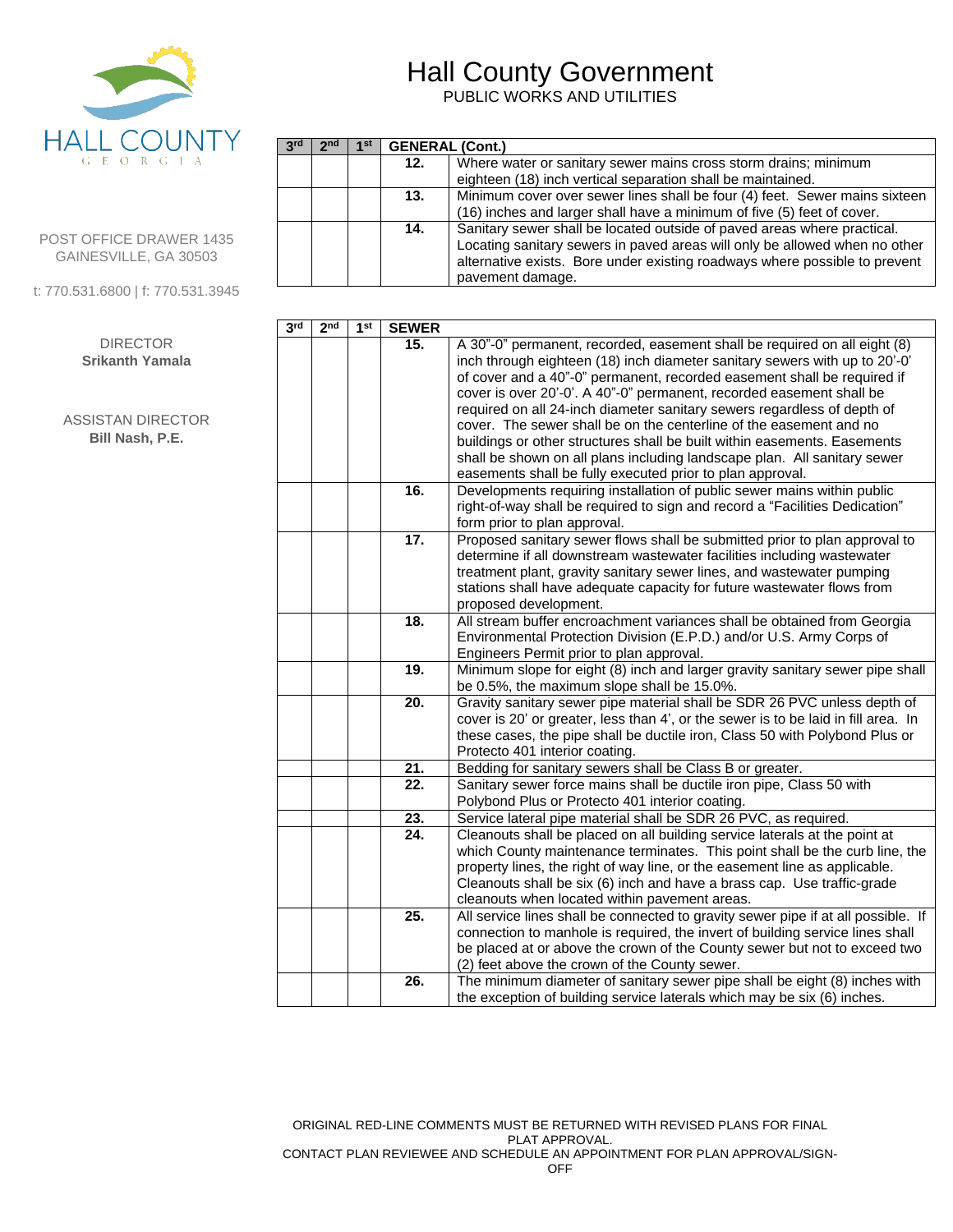

# Hall County Government

PUBLIC WORKS AND UTILITIES

POST OFFICE DRAWER 1435 GAINESVILLE, GA 30503

t: 770.531.6800 | f: 770.531.3945

#### DIRECTOR **Srikanth Yamala**

ASSISTAN DIRECTOR **Bill Nash, P.E.**

| 3 <sup>rd</sup> | 2 <sub>nd</sub> | 1 <sup>st</sup> | <b>SEWER</b> |                                                                                                                                                 |
|-----------------|-----------------|-----------------|--------------|-------------------------------------------------------------------------------------------------------------------------------------------------|
|                 |                 |                 | 27.          | The minimum diameter of sanitary sewer pipe shall be eight (8) inches with                                                                      |
|                 |                 |                 |              | the exception of building service laterals which may be six (6) inches.                                                                         |
|                 |                 |                 | 28.          | Manholes shall be placed at all changes in direction and grade of sanitary                                                                      |
|                 |                 |                 |              | sewers. Manholes shall be spaced such that the distance between manholes                                                                        |
|                 |                 |                 |              | does not exceed 350 feet. The minimum angle between lines entering and                                                                          |
|                 |                 |                 |              | exiting a manhole is 90.                                                                                                                        |
|                 |                 |                 | 29.          | Outside drop connections shall be constructed at manholes on all influent                                                                       |
|                 |                 |                 |              | sewers where the invert elevation is greater than two (2) feet over the invert                                                                  |
|                 |                 |                 |              | elevation of the effluent sewer. Outside drops shall not exceed ten (10) feet.                                                                  |
|                 |                 |                 |              | Slope of incoming pipe into outside drop manhole may not exceed 10%.                                                                            |
|                 |                 |                 | 30.          | Sewage pumping stations will not be permitted unless the developer can<br>demonstrate extreme hardship would result if the station were denied. |
|                 |                 |                 |              | Pumping stations will be discouraged and therefore, only permitted on a case                                                                    |
|                 |                 |                 |              | basis.                                                                                                                                          |
|                 |                 |                 | 31.          | All sewage pumping stations shall have an auxiliary power source and a yard                                                                     |
|                 |                 |                 |              | hydrant for wash down purposes. Additionally, they shall be provided with a                                                                     |
|                 |                 |                 |              | remote telemetry system compatible with the County's existing system.                                                                           |
|                 |                 |                 | 32.          | Plans and profiles showing all utility and pipeline crossings as well as existing                                                               |
|                 |                 |                 |              | and proposed grades shall be provided for all sanitary sewers. Building                                                                         |
|                 |                 |                 |              | services are exempt.                                                                                                                            |
|                 |                 |                 | 33.          | Sewer maintenance access shall be maintained on all existing and proposed                                                                       |
|                 |                 |                 |              | sanitary sewer easements. Maintenance access is defined as grades, soil                                                                         |
|                 |                 |                 |              | compaction and cross slopes which will allow a sewer jet truck (weighing                                                                        |
|                 |                 |                 |              | approximately 50,000 lbs.) to navigate easily. Maximum slope shall not                                                                          |
|                 |                 |                 |              | exceed 20% and easement contour lines shall be shown on grading plans.                                                                          |
|                 |                 |                 |              | Minimum of 2' contour intervals shall be used. Access to existing sanitary                                                                      |
|                 |                 |                 |              | sewer easements located within proposed construction areas shall be                                                                             |
|                 |                 |                 |              | maintained during all phases of construction.                                                                                                   |

| 3 <sup>rd</sup> | 2 <sub>nd</sub> | 1 <sup>st</sup> | <b>PRETREATMENT REQUIREMENTS</b> |                                                                                   |  |
|-----------------|-----------------|-----------------|----------------------------------|-----------------------------------------------------------------------------------|--|
|                 |                 |                 | 34.                              | Projects requiring Pretreatment shall bear the following note:                    |  |
|                 |                 |                 |                                  | "Prior to Pretreatment device installation, contact Engineering Inspectors        |  |
|                 |                 |                 |                                  | office at                                                                         |  |
|                 |                 |                 |                                  | (770) 531-6800."                                                                  |  |
|                 |                 |                 | 35.                              | Stand traps and oil separators with sample station manholes shall be              |  |
|                 |                 |                 |                                  | installed in all sanitary sewer service lines from service stations, garages, car |  |
|                 |                 |                 |                                  | washes, and similar operations. Domestic sewage shall not pass through            |  |
|                 |                 |                 |                                  | sand traps, oil separators, or sample stations.                                   |  |
|                 |                 |                 | 36.                              | Grease traps and sample station manholes shall be installed in process            |  |
|                 |                 |                 |                                  | waste lines of all sanitary service sewers for commercial, industrial, and        |  |
|                 |                 |                 |                                  | institutional establishments with food preparation areas. Domestic sewage         |  |
|                 |                 |                 |                                  | shall not pass through grease traps or sample stations.                           |  |
|                 |                 |                 | 37.                              | Lint traps and sample station manholes shall be installed in all sanitary sewer   |  |
|                 |                 |                 |                                  | service lines from laundry mats. Domestic sewage shall not pass through lint      |  |
|                 |                 |                 |                                  | traps or sample stations.                                                         |  |
|                 |                 |                 | 38.                              | If dumpster pad drains are to be tied onto the sanitary sewer, a grease trap      |  |
|                 |                 |                 |                                  | and sample station manhole shall be placed between the pad and the County         |  |
|                 |                 |                 |                                  | sewer. Domestic wastewater shall be excluded from the trap. Food process          |  |
|                 |                 |                 |                                  | waste streams may utilize the same trap if sized appropriately.                   |  |
|                 |                 |                 | 39.                              | Rainwater shall be prevented from entering the sanitary sewer at all              |  |
|                 |                 |                 |                                  | dumpster pad locations. Method must be detailed on drawings.                      |  |
|                 |                 |                 | 40.                              | Grease trap and oil separator details shall appear on the project drawings        |  |
|                 |                 |                 |                                  | and shall be approved prior to installation.                                      |  |
|                 |                 |                 | 41.                              | Oil separators shall be sized to handle two (2) times the expected flow rate.     |  |

ORIGINAL RED-LINE COMMENTS MUST BE RETURNED WITH REVISED PLANS FOR FINAL PLAT APPROVAL. CONTACT PLAN REVIEWEE AND SCHEDULE AN APPOINTMENT FOR PLAN APPROVAL/SIGN-